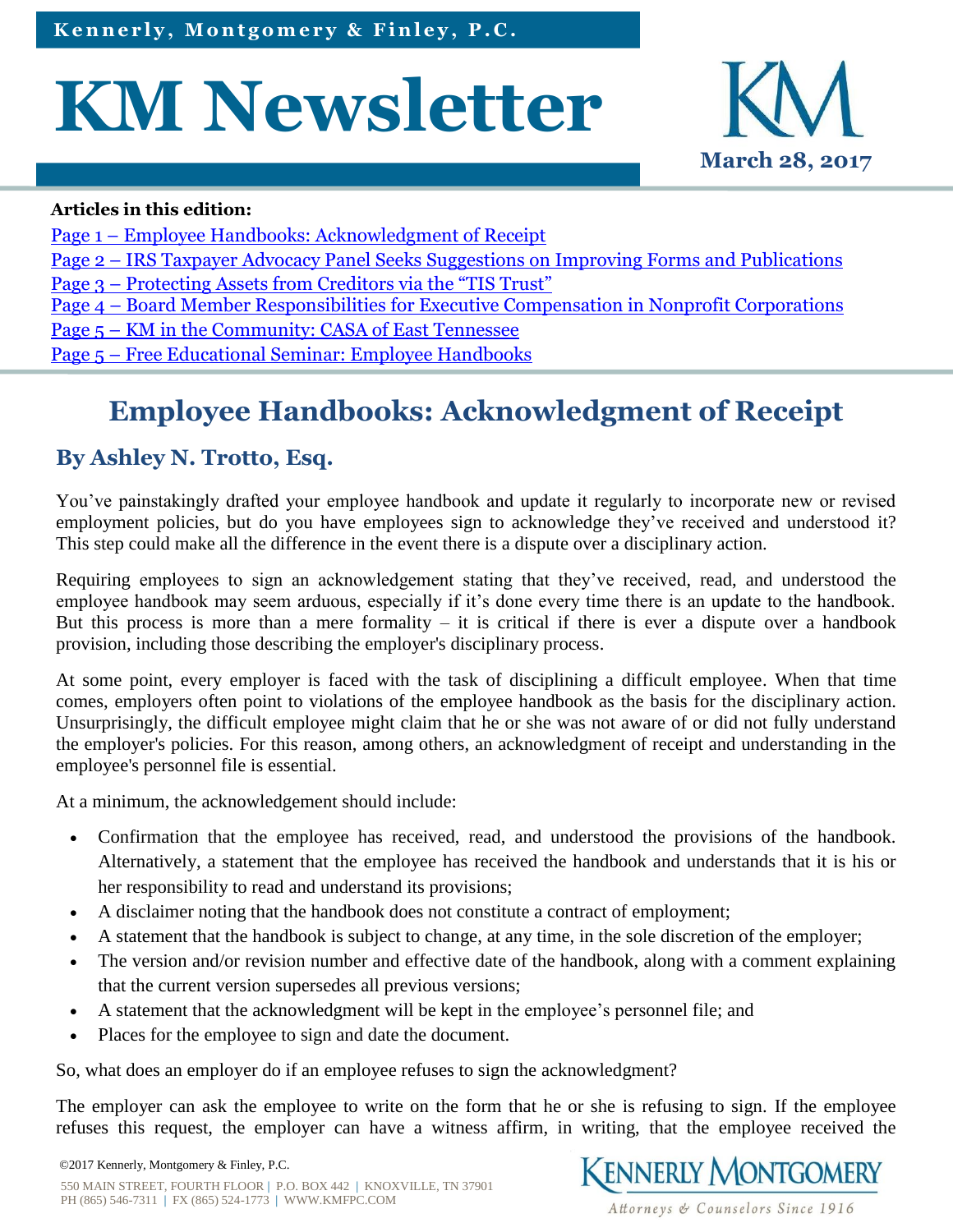<span id="page-1-0"></span>KM Newsletter March 28, 2017 Page 2

handbook but refused to sign the acknowledgment. Although the employee's signature is best, either of these options will, at a minimum, serve as evidence of receipt.



[Ashley N. Trotto](http://www.kmfpc.com/attorneys/ashley_n_trotto.aspx) practices in the areas of ERISA law, pension plans, and employment law. Ms. Trotto assists both private and governmental clients in the design, implementation, and maintenance of their employee benefit plans and specifically health and welfare benefit plans. Ms. Trotto focuses much of her time on assisting clients with issues related to health plan compliance. If you have questions or for more information, please call Ashley Trotto at (865)-546-7311 or email [atrotto@kmfpc.com.](mailto:atrotto@kmfpc.com)

## **IRS Taxpayer Advocacy Panel Seeks Suggestions on Improving Forms and Publications**

#### **By William E. Mason, Esq.**

The Taxpayer Advocacy Panel, a Federal Advisory Committee to the IRS, helps to identify tax issues of importance to taxpayers and to provide a taxpayer perspective to the IRS on key programs, products, and services. It also serves as a focus group that makes recommendations to the IRS and the IRS's National Taxpayer Advocate.

TAP is made up of 75 citizen volunteers who are responsible to listen to taxpayers, identify taxpayers' issues, and make suggestions for improving IRS service and customer satisfaction. The Panel is demographically and geographically diverse with taxpayers from all walks of life representing each state, the District of Columbia and Puerto Rico, and at least one member living abroad to represent international taxpayers. I am Tennessee's TAP member and am interested in ideas from citizens on topics important to taxpayers and the IRS. I am also serving this year on the TAP Forms & Publications Committee, which takes particular assignments on clarity, usefulness and ease of IRS standard forms and publications.

We have recommended improvements to the IRS Form 1099-MISC instructions related to the short-term rental of personal residences. There's a special rule if you use a dwelling unit as a residence and rent it for fewer than 15 days in a tax year. In that case, you don't report any of the rental income and you don't deduct any expenses as rental expenses. If you rent your home during a couple football weekends, the rule might apply to you.

The IRS also asked us to review Form 1098-T, the form used to report tuition for higher education. While the form is completed by colleges and universities, it communicates information to students and parents that is important to their personal returns.

If you have had problems with either Form 1099-MISC or Form 1098-T, or have any other suggestion for improving the IRS, I would like to hear from you.



[Bill Mason](http://www.kmfpc.com/attorneys/bill_mason.aspx) has been practicing more than 40 years, most of that time in employment and employee benefits for employers. He serves on the Board of Directors for the Legacy Park Foundation and the Education Subcommittee for the United Way of Greater Knoxville. He is the past Chair of the Hillcrest Healthcare Board of Directors. In 2016, the US Treasury Department appointed him as the IRS Taxpayer Advocacy Panel (TAP) representative for Tennessee. For additional information or questions, feel free to contact Bill at [wemason@kmfpc.com](mailto:wemason@kmfpc.com) or (865) 546-7311.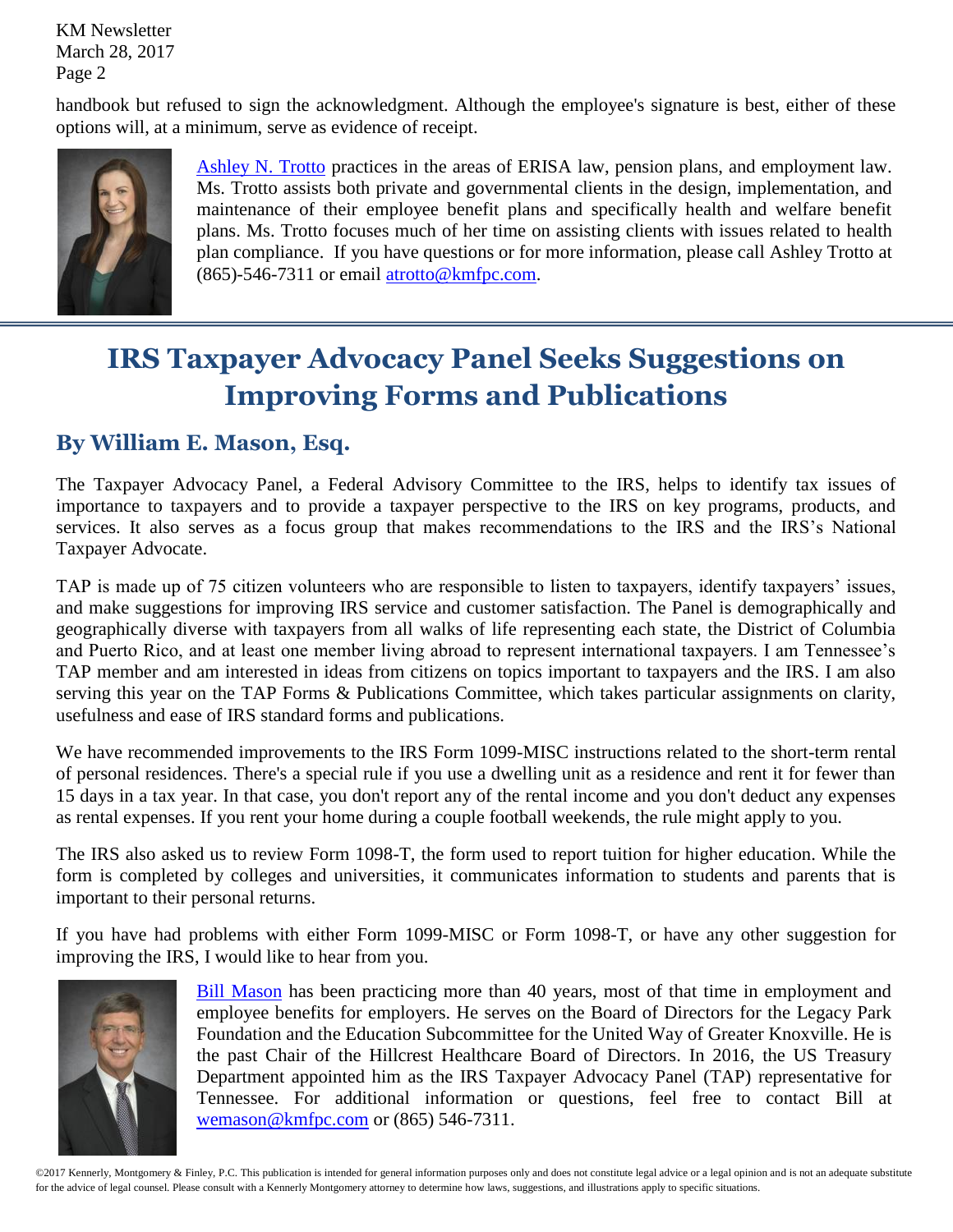## <span id="page-2-0"></span>**Protecting Assets from Creditors via the "TIS Trust"**

### **By Michael R. Crowder, Esq.**

The Tennessee Investment Services Act allows a person to transfer their property to a Tennessee Investment Services Trust ("TIS Trust"), retain some control over the trust assets, and yet protect those assets from creditors. Historically, these sorts of "self-settled asset protection trusts" were held invalid as against public policy, but Tennessee has permitted them since 2007, and is currently one of only sixteen states to do so. Additionally, Tennessee consistently ranks amongst the best of those sixteen states. In fact, the TIS Trust was ranked third by Nevada attorney Steve Oshins in his Domestic Asset Protection Trust Rankings for 2016.

A TIS Trust must meet four specific requirements under Tennessee law: (1) the trustee must be a natural person who is a resident of Tennessee or an entity (such as a bank or trust company) that is authorized by the State of Tennessee to act as a trustee; (2) the trust must expressly incorporate Tennessee law; (3) the trust must contain a spendthrift clause prohibiting both voluntary and involuntary alienation of the beneficiary's interest in the trust; and (4) the trust must be irrevocable.

If property is validly transferred to a TIS Trust, the transferor's creditors may not reach such property unless (a) the creditor's claim arose prior to the transfer, and the action is brought within the later of two years after property is transferred to the trust or six months after the creditor should have discovered the transfer or (b) the creditor's claim arose after the transfer, and the action is brought within two years after the transfer. The one notable exception is that a spouse, former spouse, or child of the transferor may reach trust assets in order to satisfy claims for past due alimony and/or child support, or for a court ordered division of marital property.

Even while being shielded from creditors, the transferor may still retain a significant level of control over the trust assets. For example, the transferor can be given the right to receive all trust income; the right to receive up to five percent of the trust principal each year; and the potential to receive additional principal distributions in the discretion of the trustee or pursuant to an ascertainable standard (for health, education, support or maintenance). The transferor may also have a special testamentary power of appointment over trust assets (exercisable in favor of anyone except the transferor, his estate, his creditors, or the creditors of his estate); and the right to use real property owned by the trust if the trust is a qualified personal residence trust. Additionally, the transferor can appoint an "advisor" who has the authority to remove and appoint trustees or other advisors and who may direct, consent to or disapprove of distributions from the trust.



[Michael Crowder](http://www.kmfpc.com/attorneys/michael_r_crowder.aspx) works primarily in the firm's estate planning, and business & corporate law practices. If you have questions or for more information about TIS Trusts, asset protection, or estate planning in general, please call Michael R. Crowder at (865)-546-7311 or email [mcrowder@kmfpc.com.](mailto:mcrowder@kmfpc.com)

**KENNERLY MONTGOMERY** 

Attorneys & Counselors Since 1916

Rollover Business Startups are a financing arrangement that may seem attractive to entrepreneurs at first blush, but the IRS closely scrutinizes this use of IRA and qualified retirement savings, and the extra costs may outweigh a so-called ROBS's advantages. The summer edition of the KM Newsletter will feature an article on this topic for new businesses.

©2017 Kennerly, Montgomery & Finley, P.C. This publication is intended for general information purposes only and does not constitute legal advice or a legal opinion and is not an adequate substitute for the advice of legal counsel. Please consult with a Kennerly Montgomery attorney to determine how laws, suggestions, and illustrations apply to specific situations.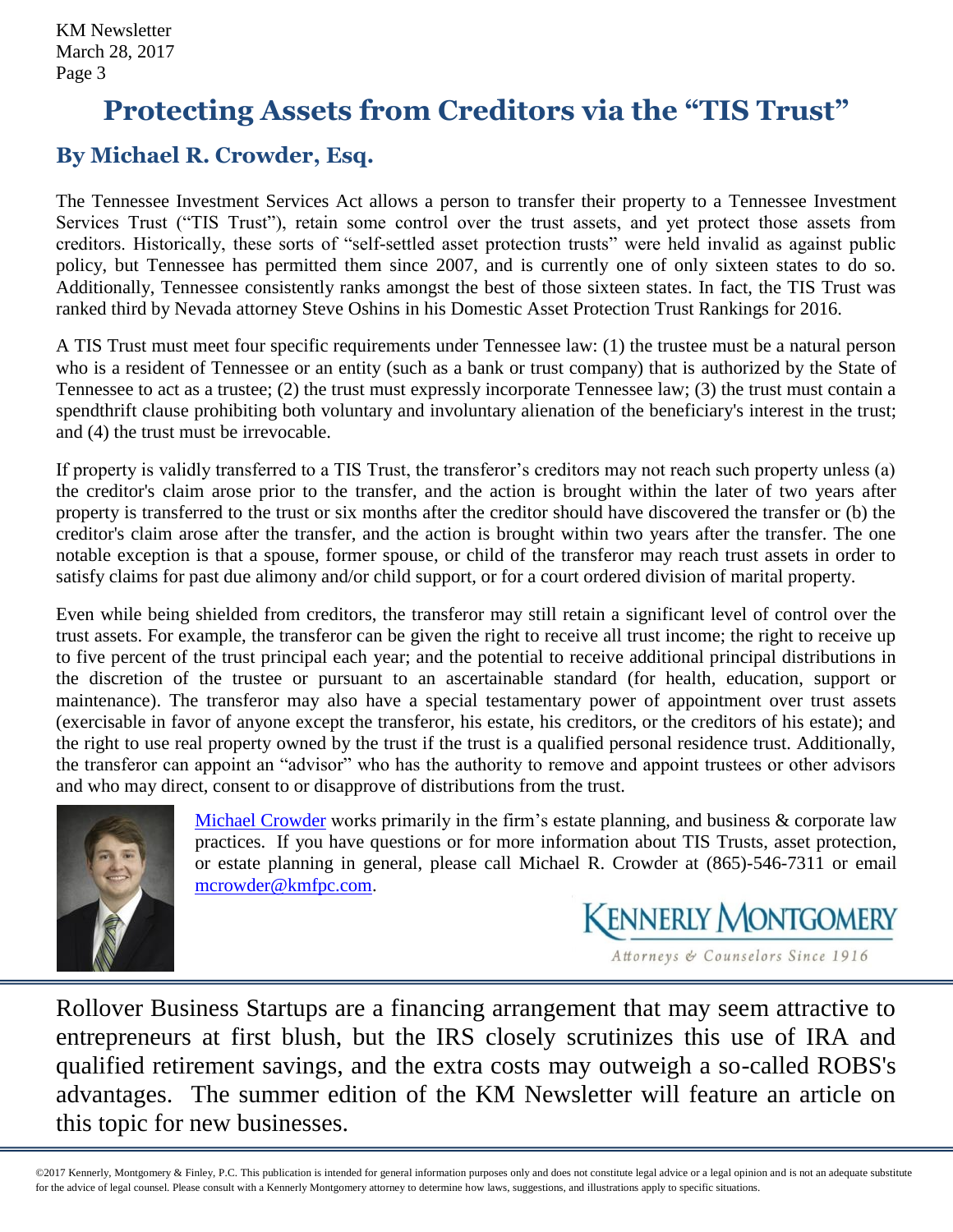## <span id="page-3-0"></span>**Board Member Responsibilities for Executive Compensation in Nonprofit Corporations**

#### **By Brittany Brent Smith, Esq.**

Nonprofit corporations owe a duty to the public, and particularly their donors, to carefully review compensation arrangements with executive officers. Supporters of the nonprofit are interested in knowing how their contributions are being used, and the information is publicly-available if the organization is required to file a Form 990 with the Internal Revenue Service. The IRS may even enforce penalties against organizations with excessive compensation.

Ensuring the board of directors of a nonprofit corporation has approved reasonable and not excessive compensation for the nonprofit's executive director or president is one of the fiduciary responsibilities of nonprofit board members. Nonprofit board members should be directly involved in establishing and periodically-reviewing executive compensation. In approving executive compensation, board members should consider what similarly-sized nonprofit organizations, in the same geographic region, are paying their executives.

Some IRS-recommended best practices for reviewing and approving executive compensation include:

- 1. Executive compensation should be approved in advance.
- 2. The board of directors should base its decision on comparability data obtained before the compensation is approved. Considerations include the size of the organization, the geographic location of the organization, and the roles and responsibilities of the executive.
- 3. The decision-making process and the decision should be documented at the time the compensation is approved. The IRS suggests the documentation include the terms of the transaction and the date of its approval, the members of the deciding body present during the discussion and vote, the comparability data obtained and relied on, the actions of any members of the deciding body that have a conflict of interest, and documentation of the basis for the determination.

The board of directors might consider creating a committee (that does not include the person receiving the compensation) to review executive compensation. Boards often form a compensation committee or use the executive committee for this purpose. Each board member is still responsible for reviewing and approving the compensation, including fringe benefits, and for asking appropriate questions about how the level of compensation was determined, even if a committee is used to conduct the review.

Following this procedure creates a "rebuttable presumption" of the reasonableness of executive compensation, which the IRS may only refute with sufficient contrary evidence to rebut the probative value of the comparability data relied on by the deciding body.

Nonprofit boards might consider adopting written executive compensation policies to document required procedures.



[Brittany Brent Smith](http://www.kmfpc.com/attorneys/brittany_brent_smith.aspx) assists business and corporate clients with a range of business planning and operations services, including establishing, organizing, and maintaining their entities. If you have questions about the Form 990 or for more information on nonprofit governance, please call Brittany Brent Smith at (865)-546-7311 or email [bsmith@kmfpc.com.](mailto:bsmith@kmfpc.com)